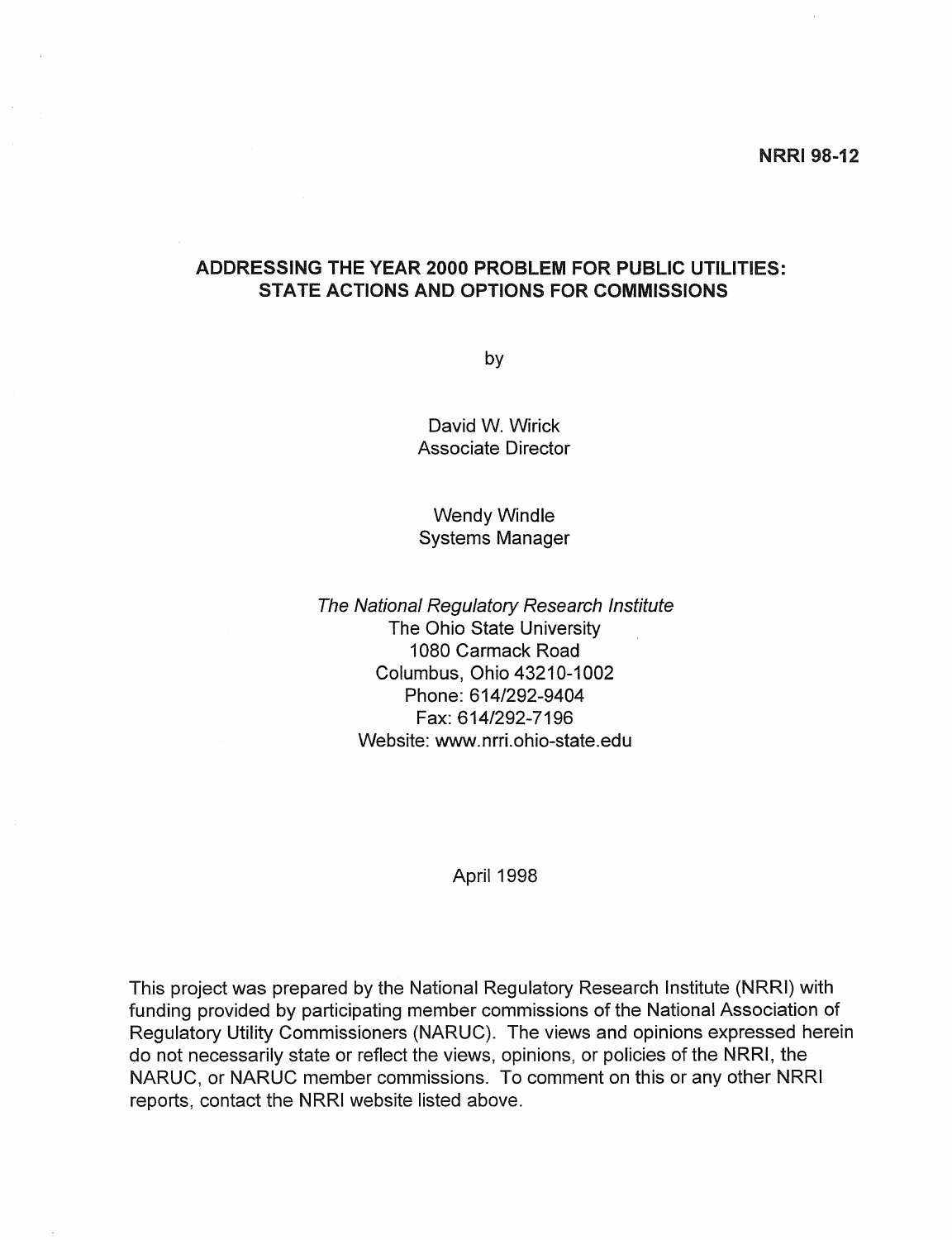## Introduction

Though much has been said about "the Year 2000 Problem," caused by the use of only two digits to designate the year in computer programs, it is difficult to develop an accurate assessment of the dimensions of the problem and the likelihood of its general resolution. Without a doubt, however, the problem is serious. Unfortunately, action to resolve the Year 2000 Problem has been slower in coming than might have been hoped for. At this writing according to a recent survey by the Information Technology Association, 45 percent of U.S. companies surveyed have yet to start fixing the problem.<sup>1</sup> And according to a December 1997 survey by a professor of computer science at Hunter College (New York), two out of three large companies do not have detailed plans in place to address the problem.<sup>2</sup>

To complicate matters, the problem has become more extensive and more difficult to solve as we have learned more about it, particularly in the case of electric utilities. Initially it seemed that the largest danger to utility service delivery systems was lodged in software programs that accomplish much of the utilities' business transactions, such as billing, inventory, and financial management. Now it appears that an even greater danger may result from "embedded systems." According to the respected Electric Power Research Institute (EPRI):

Embedded systems - the microprocessors and chips that keep our modern society running - have not received as much attention. Logic and computation errors by date-sensitive embedded systems could have an incredible range of impacts - from compromised power quality to the complete failure of power generation and delivery systems, breakdowns in industrial equipment and processes, and unprecedented losses in customer services. <sup>3</sup>

 $1$  Steven Baker, "Exterminating the Millennium Bug," Business Week, March 30, 1998, 72.

 $2$  Howard Rubin, as cited by Michael J. Mandel et al., "Zap! How the Year 2000 Bug Will Hurt the Economy," Business Week, March 2, 1998, 93-94.

 $3$  The Electric Power Research Institute, "The Power of the Chip," EPRI Website, http://www.epriweb.com/year2000/power.html. 1998.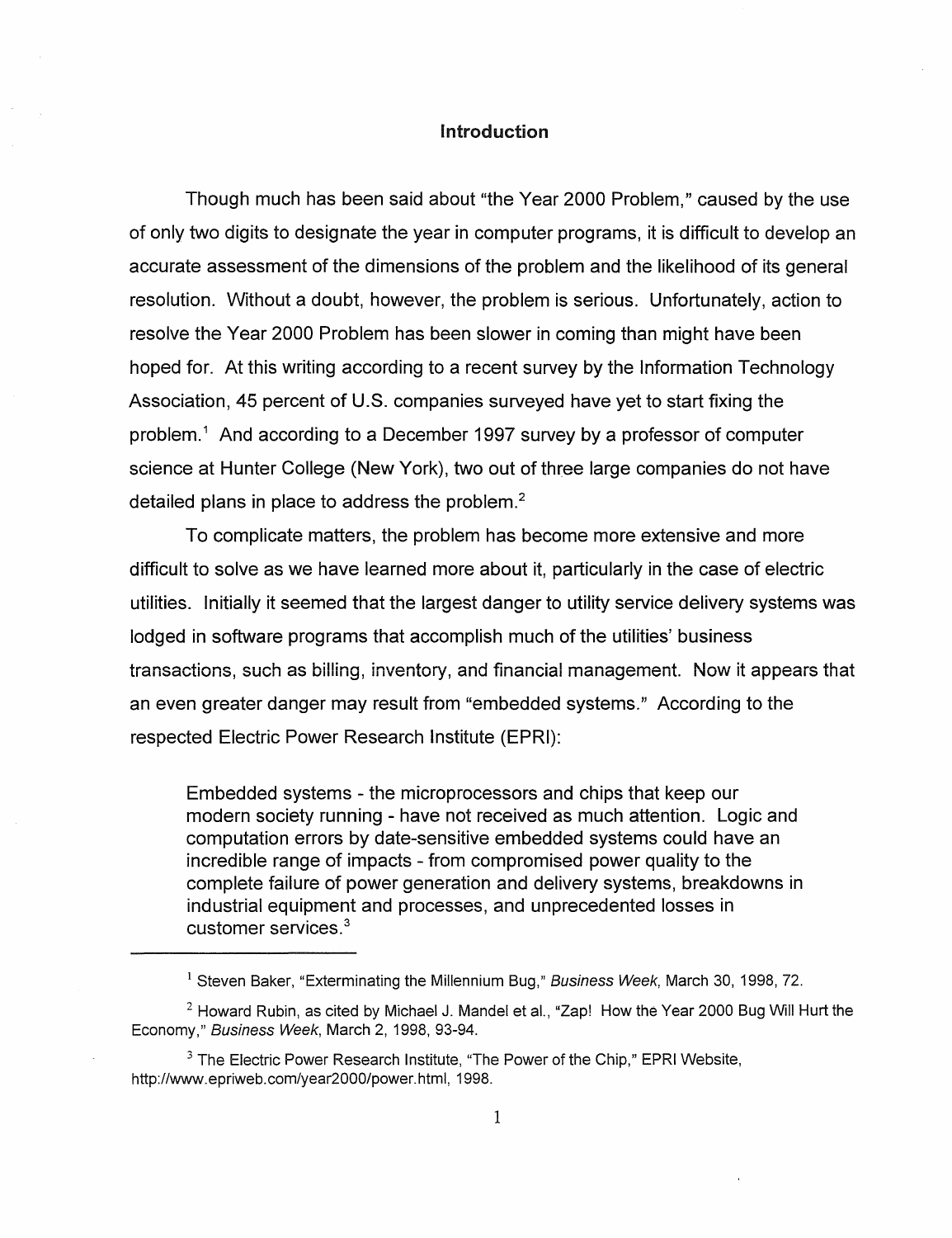According to the manager of the EPRI Year 2000 program, it is too early to assess the complete extent of the problem, and whether or not electricity flow will be affected is unknown.4

Some now doubt that the overall Year 2000 Problem can be fully solved before the failure of major computer systems that significantly impact the public. In Britain, the former head of the task force charged with resolving the problem has stated that a satisfactory outcome is now impossible. He further indicated that the public would likely hold government responsible and, in the British system, could possibly "bring down a government."<sup>5</sup>

## State Commission Actions to Date (March 1998)

Fortunately, some state public utility commissions have begun to address the Year 2000 Problem. The National Regulatory Research Institute (NRRI) surveyed state public utility commission executive directors and members of the NARUC Staff Subcommittee on Computers to ascertain the extent of state actions related to the Year 2000 Problem as it affects utilities, not as it affects the commissions themselves. Nine states reported that they have taken some action.<sup>6</sup> Those actions include the following:

Arkansas Public Service Commission: The Arkansas PSC has sent an interrogatory to 105 utility companies. The interrogatory asks utilities about Year 2000 planning, actions to be taken to make hardware and software fully compliant, actions to be taken to identify and test embedded chips within the infrastructure, problems identified, and resources necessary to remedy the Year 2000 Problem.

<sup>4</sup> Charlie Siebenthal, as cited in Mandel et aI., "Zap! How the Year 2000 Bug Will Hurt the Economy," 94.

 $<sup>5</sup>$  Remarks of Robin Guenier, as cited by Robert Uhlig in "Millennium Bug Cannot Be Stopped,"</sup> London Daily Telegraph, March 27, 1998, 6.

 $6$  Of course, other states may have taken action but either did not respond to the survey or were not included in "Iistserves" used to transmit the survey.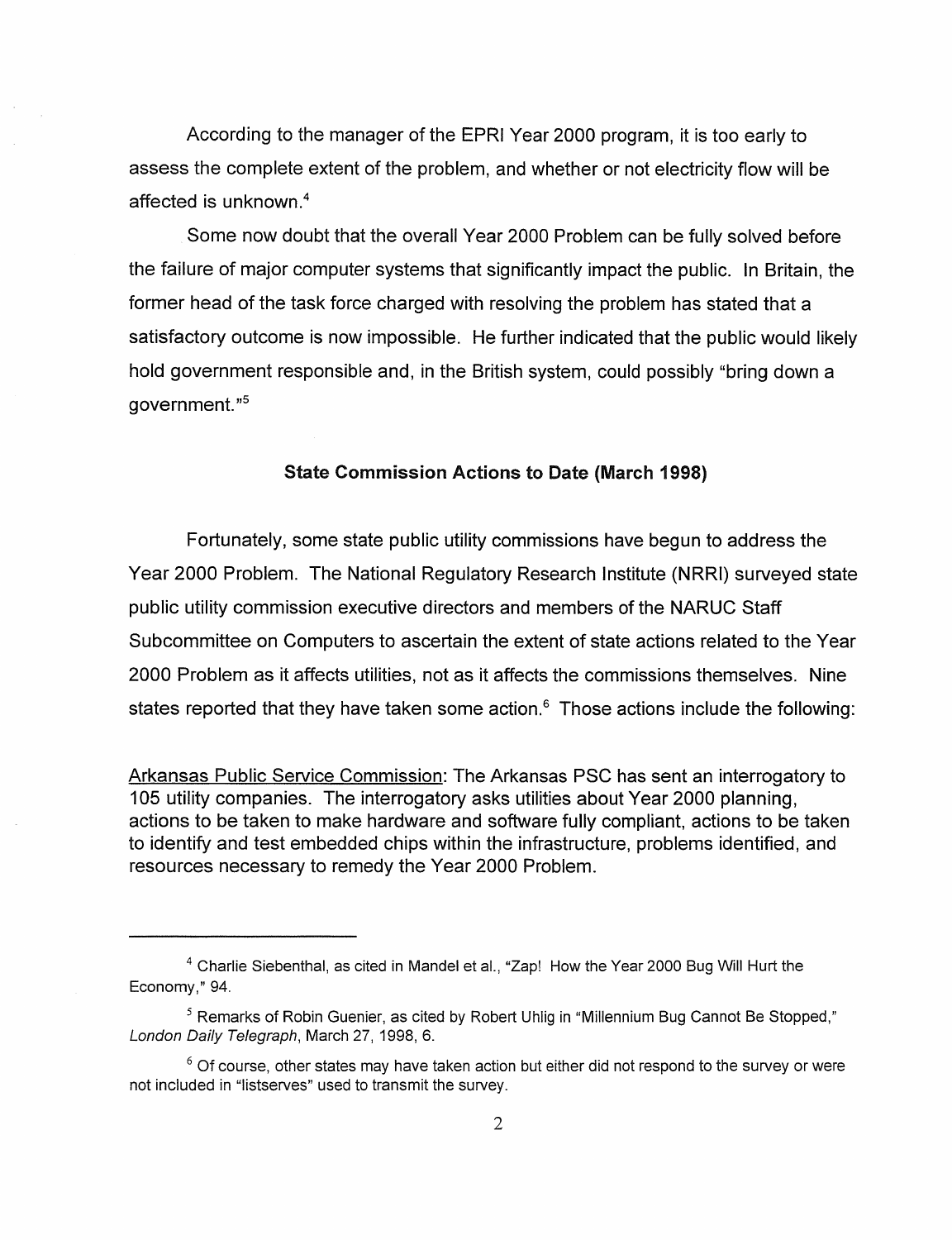Florida Public Service Commission: The Florida PSC has been active in determining the extent of the problem and identifying the actions taken by Florida utilities to remedy the problem. In a survey of 25 investor-owned electric, gas, and communication utilities, Commission staff determined that 16 had developed a written Year 2000 plan, 14 had created a Year 2000 team, 18 had completed an internal risk assessment, eleven had performed an external assessment of the vulnerability of their company's systems and applications to external organizations, 12 stated that they would have testing and implementation completed by year-end 1998, and only one company's test date extended into 1999. The PSC issued a report detailing the problem and specific utility actions to date.<sup>7</sup> They will continue to monitor and provide periodic reports of Y2K progress to the Commissioners.

Idaho Public Utilities Commission: The Idaho PUC sent out an inquiry at the end of 1997 to 33 utilities serving Idaho. The utilities were asked to report on their assessment of the "year 2000" problem and their plans to mitigate any adverse effects on the utility system. To date about half the utilities, including all the major utilities, have responded. Their reported actions vary greatly from one utility to another.

Maine Public Utilities Commission: The Maine PUC recently requested information from utilities and is waiting for responses. After the responses are received, the Commission will determine if a more formal approach is necessary. The Commission has met with its largest electric utility and was told that all information services systems would be compliant by the end of 1998.

Missouri Public Service Commission: The Missouri PSC sent letters to all 837 regulated utilities to which they received 81 responses. The Commission will be following up on those that did not respond.

New Hampshire Public Utilities Commission: The New Hampshire PUC began an informal investigation last summer by sending a letter to all'jurisdictional utilities highlighting the issue and asking them to notify staff of plans to deal with potential problems. Within the past month, it has been suggested that a docket be opened to formalize the process and update the status of utility plans.

North Dakota Public Service Commission: The North Dakota PSC is in the process of drafting a letter to utilities concerning Year 2000 Problems. The Commission has also included links on its website to other sites providing more specific information on the Year 2000 Problem.

 $<sup>7</sup>$  Jacqueline B. Edwards and Lisa S. Harvey, Review of Year 2000 Preparations for Florida</sup> Electric, Gas, and Communications Utilities, Florida Public Service Commission, August 1997.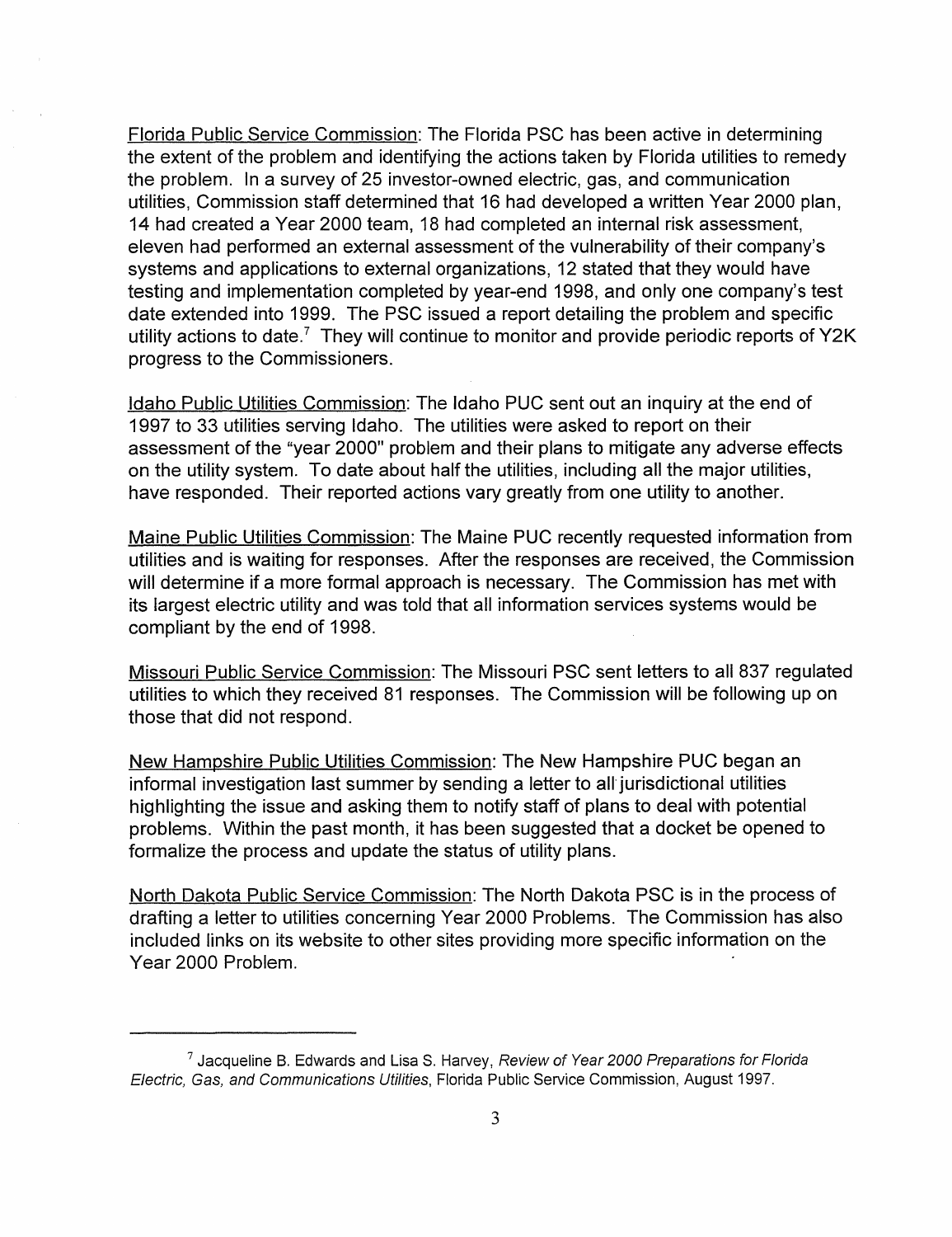Oklahoma Corporation Commission: Oklahoma has asked all utilities in their jurisdiction to examine and report back their actions to address the problem. The commission has a program in place to be in full compliance by January 1999.

Oregon Public Utility Commission: The Oregon PUC staff is in communication with Year 2000 project managers in electric and gas utilities and will continue to monitor progress. The staff is not monitoring each telecommunications utility's progress.

Washington Utilities and Transportation Commission: The WUTC held a meeting of facilities-based telecommunications and energy companies to assess their Year 2000 readiness. They used an informal, roundtable format with an assessment instrument developed by their Department of Information Services. WUTC staff are developing recommendations for further actions.

## Other Potential Commission Actions

As state public utility commissions learn more about the extent of the Year 2000 Problem, they may wish to consider other options for ensuring the protection of the public interest. Those options might include:

- 1. Ensuring that utility efforts address the safety and reliability of the service delivery system as a first priority, ahead of billing and other systems.
- 2. Encouraging utilities to participate in industry-wide efforts to mitigate Year 2000 problems. For example, EPRI has established a Year 2000 Embedded Systems Project. As of late March, only about 60 electric utilities had joined that project.<sup>8</sup>

<sup>&</sup>lt;sup>8</sup> Electric Power Research Institute, "EPRI Year 2000 Embedded Systems Project Participants," as reported on the EPRI website, http://www.epriweb.com/year 2000/members.html, March 1998.